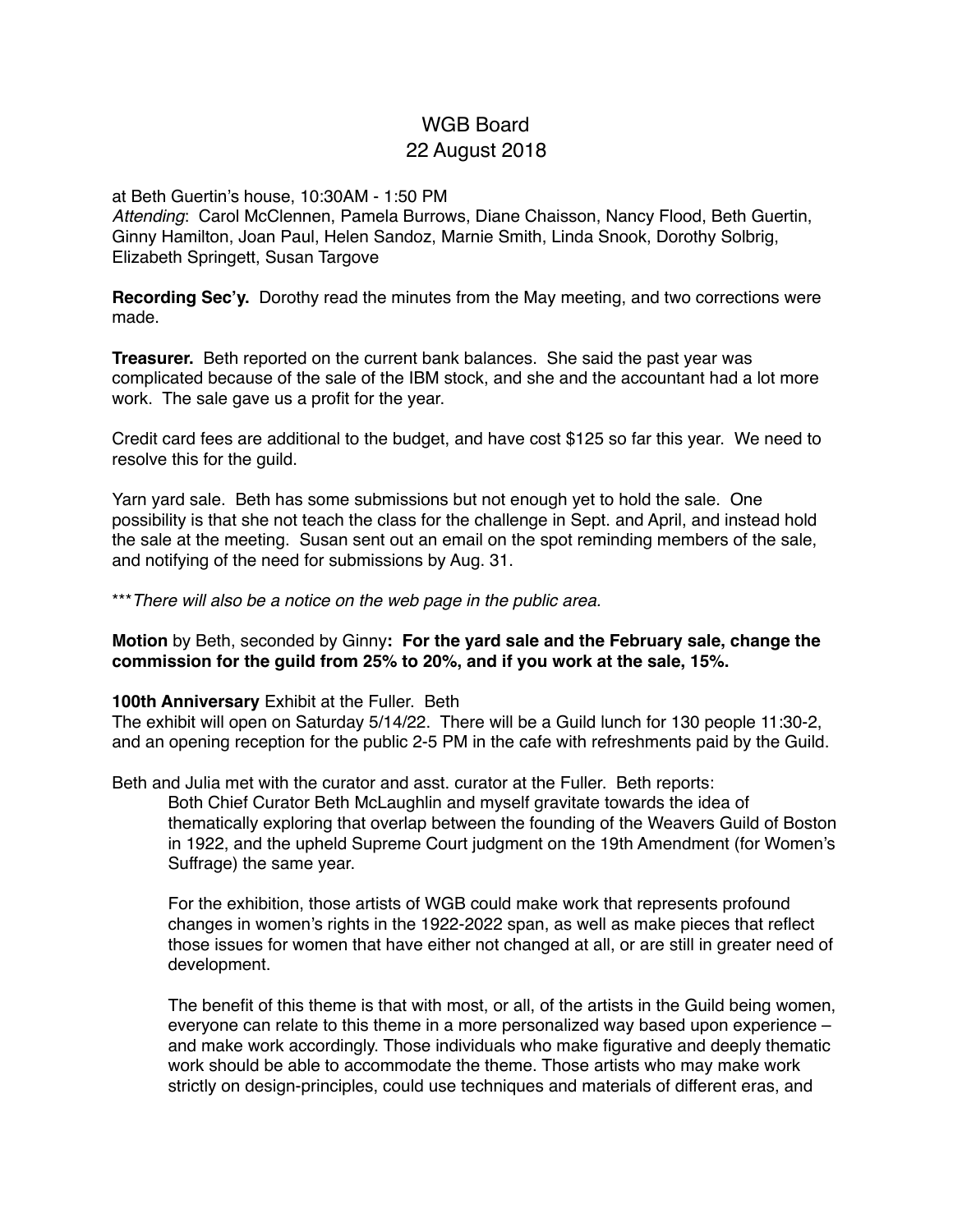embrace the theme in a process-orientated way. There would not be members of WGB who would not be able to contribute.

This exhibition theme would result in a show that showcases WGB's century of history in fiber, as well as be thematically strong.

The exhibit will be up until some time in November. We should promote to members two years ahead. And promote nationally so people can join the guild in order to participate. The exhibit will be juried by national/internationally known weavers. Expenses for the guild are renting the Great Room for the lunch, paying for the lunch, paying for the reception.

# **Annual Sale**. Nancy, Elizabeth

We have postcards and posters, also paper bags with the logo. We will have signup sheets for three people to greet, demo, etc. plus four on the floor. We are looking for men to load Tuesday night, unload Wed. morning, load Sat. night, and unload Sunday morning. Working on the logistics of intake for jurors and setup. There may be construction in part of the chapel; we'll figure it out. We need to know where to send the spreadsheet. We hope to get the database for the sale from previous years. If needed Susan T. can duplicate the functionality. We need to move to a database that everyone understands.

## **Membership**. Susan Targove

238 members, down about 15 from this time last year. About half accepted scanned samples only. \$744 in gifts. The weaver's town will be on name tags. Susan hopes to have a regional list, but not necessarily by the Sept. meeting. She has reports of volunteer responses to help with the sale and hospitality.

## **Website**. Helen

86 people have joined the website out of 238 members.

Beth said it took her 6 hours to figure out the accounting. The deposits come in batches, less transaction fees. Batch cutoffs are not the same. Stripe holds payment for 3 days; TD bank holds another 3 days. So far \$3338 in revenue: classes & memberships.

To do:

- **1.** Pamela and Helen will go over photos.
- **2.** Teachers & commission weavers some don't have web pages listed. Some don't have web pages. It's their responsibility to provide the info if they want it listed.
- **3.** Have not yet looked at mobile versions of the web pages.

## **Bulletin.** Diane

Susan Pippin has volunteered to be a photographer. Next deadline Oct. 31. Post-sale. The Bulletin was produced in Publisher and is pretty much plug & play.

## **Yearbook**.

Sue K. says the last section went to the printer yesterday. It will be available in Sept. Thanks for getting all the info in on time.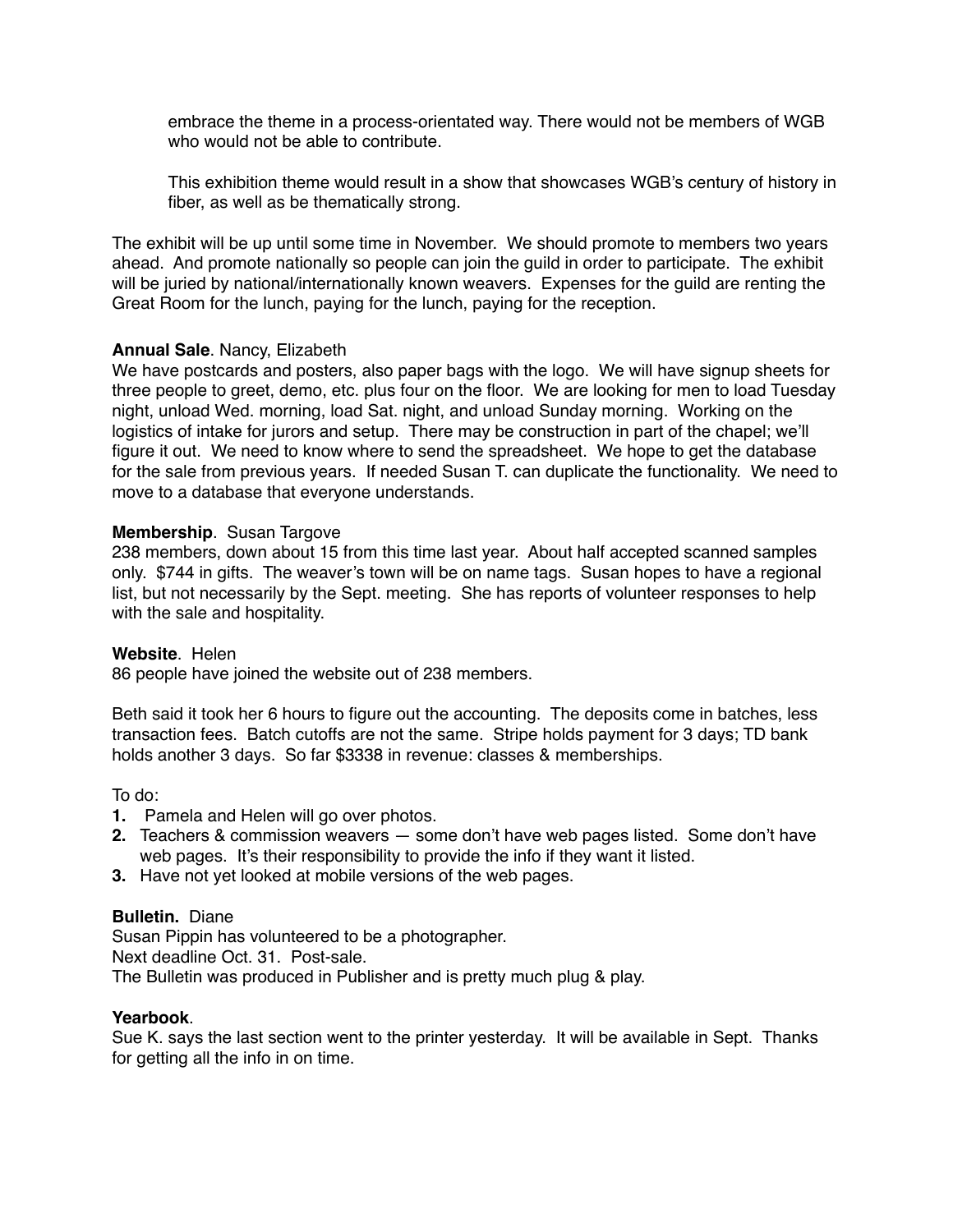# **Nominating**.

Susan Pippin reports that we need someone for Outreach. Barbara Provest's husband died; she is not active. Jane Moore stepped in and reached out to Plimouth. We need another person.

\*\*\**Susan T. will send a list of members who volunteered to be on committees.*

# **Morning workshops.** Joan

Regular workshops cost \$18, which changes to \$23 within 10 days of the meeting. The web price will change automatically. If a class is cancelled, offer another. Do not try to make that kind of change through the website; it is not set up for that.

# **Afternoon speakers.** Linda

Tom Knisely will be giving the special workshop in 2020. We looked into changing the date to April because of March weather, but in 2020 that week corresponds to Passover and Easter, and the church is not available.

# **Social Media**.

Laurie Autio does not want to handle social media anymore. Hetty sent a memo proposing an appointed position of Social Media Coordinator. It was proposed that Public Relations assume those responsibilities, and become a committee rather than just one person. Pamela would welcome someone who knows more than she does to help and to educate her. Marnie volunteered until she moves up in the Sale position. Helen thought she should be part of the group.

\*\*\**Carol will ask at the September meeting for volunteers to work with Pamela dealing with social media.*

## **Library.**

Joanne reports via Carol that about 3/4 of the books are done; all of the weaving books will be moved by Sept. There will be three printouts: by author, title, and Porrey Cross subject headings. She would like help on Wed. 8/29, 9:30-2.

## **Outreach.**

Jane Moore reestablished contact with Plimouth. 2020 will be the town's 400th anniversary.

## **Education grants**

Two people who received grants want to give back to the guild (a condition of the grant). Peg Schaeffer will bring her book from the Marshfield School of Weaving to the Sept. meeting. Susan Broadmeadow suggests a Q&A session. Perhaps in April if Beth's class is cancelled.

## **Used loom list**

Diana Frost has, for many years, maintained a list of used looms and other weaving equipment for sale in conjunction with WGB and the NH guild. She wants to keep doing it in its current format.

Beth proposed that we sponsor a web page of looms for sale, open for posting to the whole country. Susan T. offered to set up the website, to run in parallel to Diana's list, and Diane offered to coordinate it. Susan uses buttons rather than open email addresses for contacts.